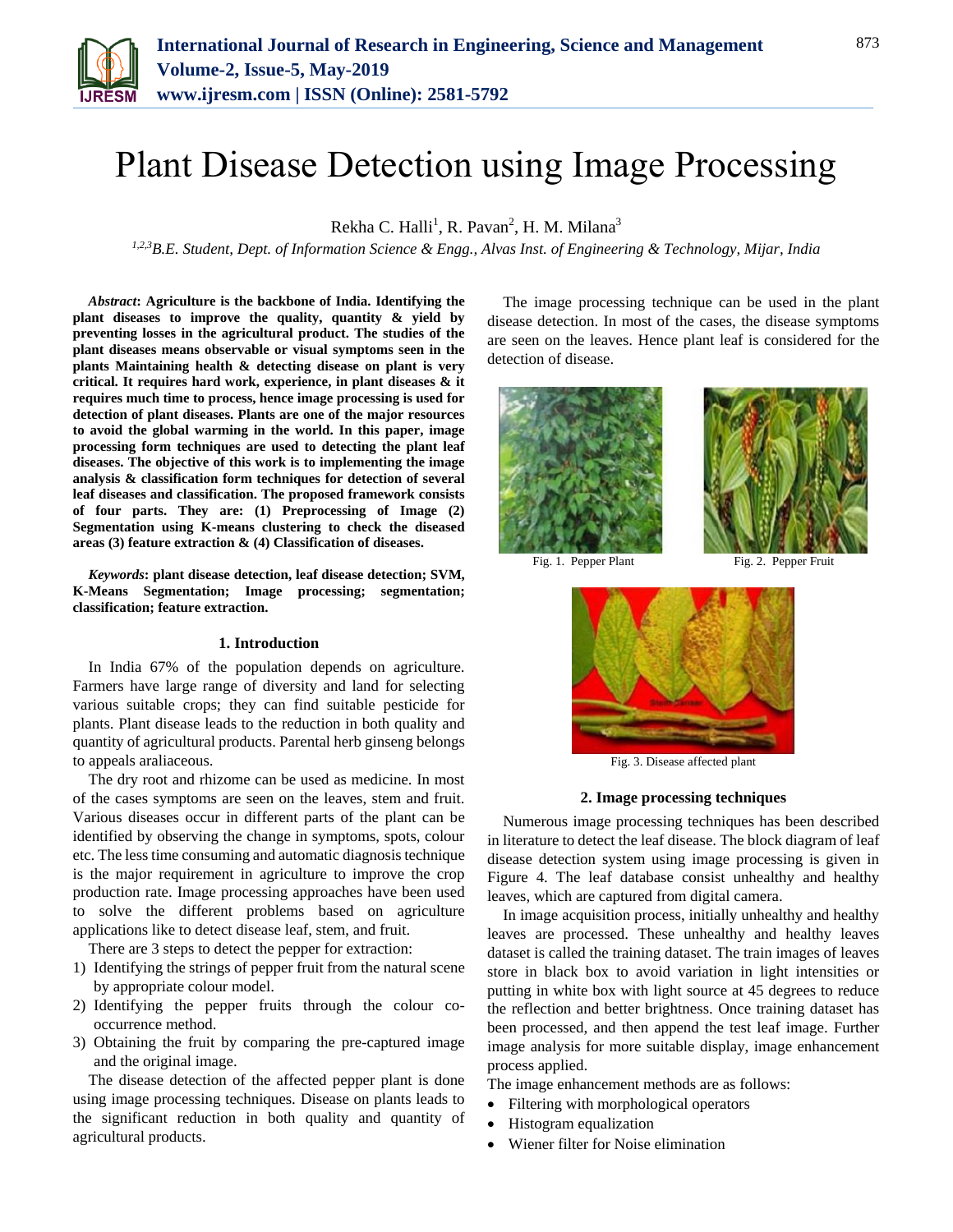

- Linear contrast adjustment
- Median filtering
- Unsharp mask filtering
- Decorrelation stretch

Noise could be introduced during the image acquisition process or electronic transmission of the images.

Noisy image changes the pixel values of the original that affected the real image intensities.



Fig. 4. Block diagram of leaf disease detection system using image processing

*A. Leaf disease detection system using image processing techniques*

Crops production rate are directly proportional to the healthy crops. Diagnosis and appropriate treatment of crop disease is the first essential requirement of the crop production process.

The farmer' s wrong diagnosis of crop disease causes pesticides spray improperly. The different image processing techniques are significantly used to observe the crop growth progress and disease diagnosis. The plant diseases occur in different parts of the plant. Generally, disease plant leaves change their colour, shape, size, texture etc. Hence, diagnosis and proper treatment suggestions of plant disease can be determine by using image processing techniques.

Image should be noise free for processing. Hence, noise reduction techniques and image enhancement are required for desirable processing.

Image segmentation and classification technique for finding the plant leaf diseases with very less computational efforts. This method can be identified the plant diseases at early stage or the initial stage.

# **3. Proposed method**

The overview of the proposed methodology is shown in Figure 5.



Fig. 5. Overview of the proposed method

#### *A. Image Acquisition*

The input image is then resized to 256x256 pixels. The construction of an image database depends on the required application. The image database has to be carefully constructed in that it generally decides the efficiency of the classifier and performance of the proposed method.

# *B. Image Pre-Processing*

Image pre-processing is common name for operations with Images at the lowest level of abstraction both input & output are intensity images.

The aim of pre-processing is an improvement of the image data that suppress unwanted distortions or enhances some image features important for further processing.

To remove noise in image or other object removal, different pre-processing techniques is considered. Image clipping i.e. the image of the leaf is cropped to get the desired image region. Image smoothing is done using the smoothing filter.

## *C. Image Segmentation*

Image segmentation is the process used to simplify the representation of an image into meaningful form, such as to highlight object of interest from background. Segmentation means the image will be divided into many parts having same features with some similarities. The segmentation can be done using various methods.

#### *D. Feature Extraction*

Identification of an object is done by using this method. Feature extraction of plants is done by using application of image processing. Color, texture, morphology, edges etc. are the features which can be used in detection of disease in plants.

After segmentation, the GLCM features are extracted from